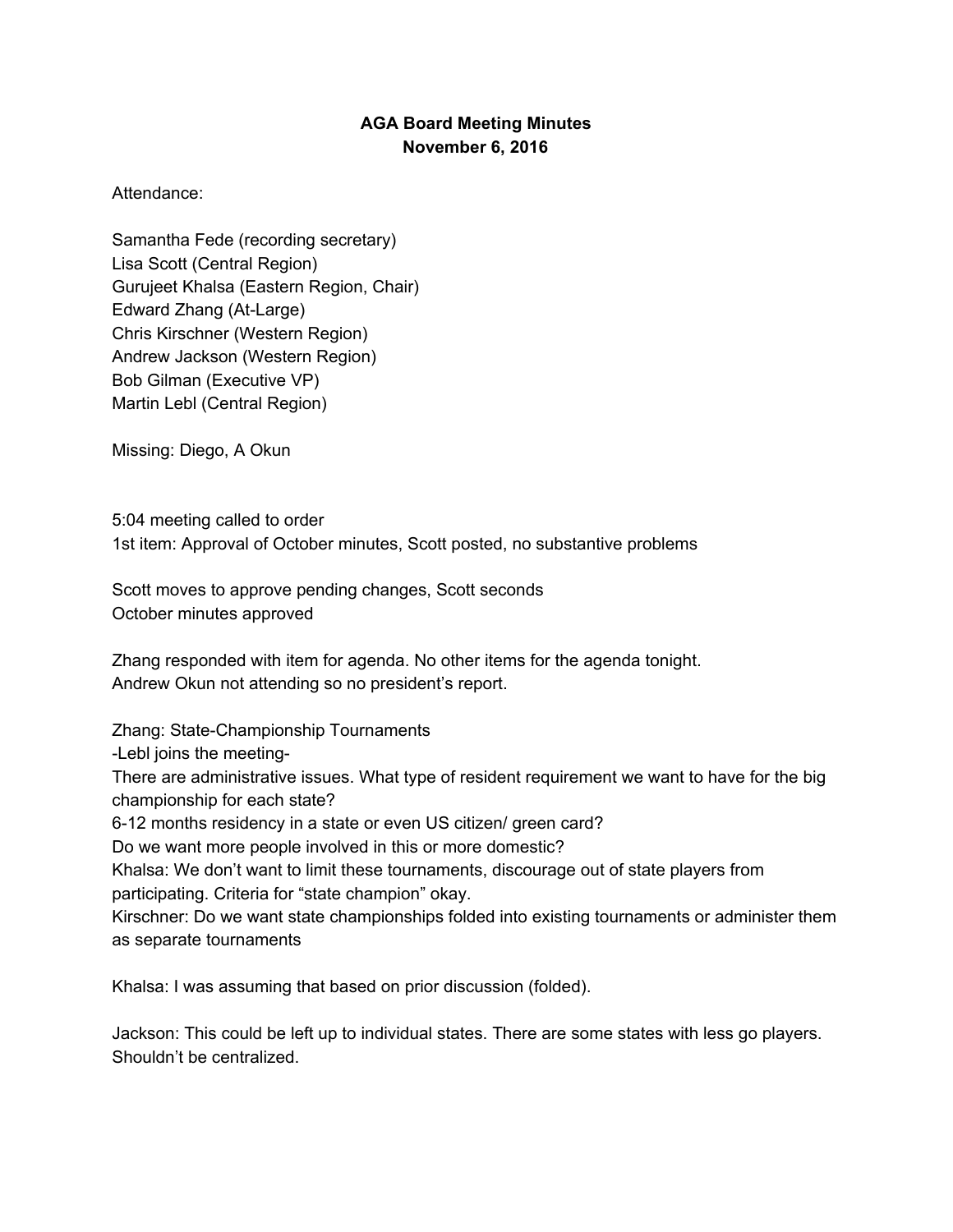Kirschner: These are questions that the administration should investigate and come back to the board.

Khalsa: We don't have state organizations, just chapters.

Kirschner: I've outlined this in the framework previously sent out.

Zhang: One goal is to excite our local organizers. Maybe we can do centralized guidelines and then the states can choose what to do. Maybe the big state tournaments already existing can be used as a qualifier, and then the top 4 can be invited to a final that's more formal. And meanwhile P.R. can have enough time to be brought in. Heard concern from players/parents where qualifying players lose to non-qualified players (which it hurts their records for the tournament).

General Comment: Seems strange that for 50 state champions, there would be a few people who win multiple states? Or actual state championships. Residency requirements established by state or by AGA.

Kirschner: We don't have state administration, we need to reach out to the chapters.

Jackson: Next step- Reach out to chapters that have expressed interest and get some tangible data. Put article out in the EJ?

Zhang: I'm happy to take a lead on this. Some states will do this before others. I'm from Virginia and I can do a state championship. We have big clubs who aren't official AGA chapters. Are they part of the state governing bodies?

Jackson: No, we can't make decisions based on people not in the AGA. Is it a big club? This might be a bigger problem:

Gilman: What about all the members who aren't in a chapter.

General Comment: We want to consider them.

Khalsa: I don't think there are any major chapters who aren't paying membership. Back to the pairings… it's impractical to adjust the pairings to have it so that just the eligible people play each other.

Kirschner: It's not impractical, just difficult. We do it for the Masters.

Khalsa: Getting feedback from chapters is a good idea.

Gilman: Did Edward send out a proposed structure?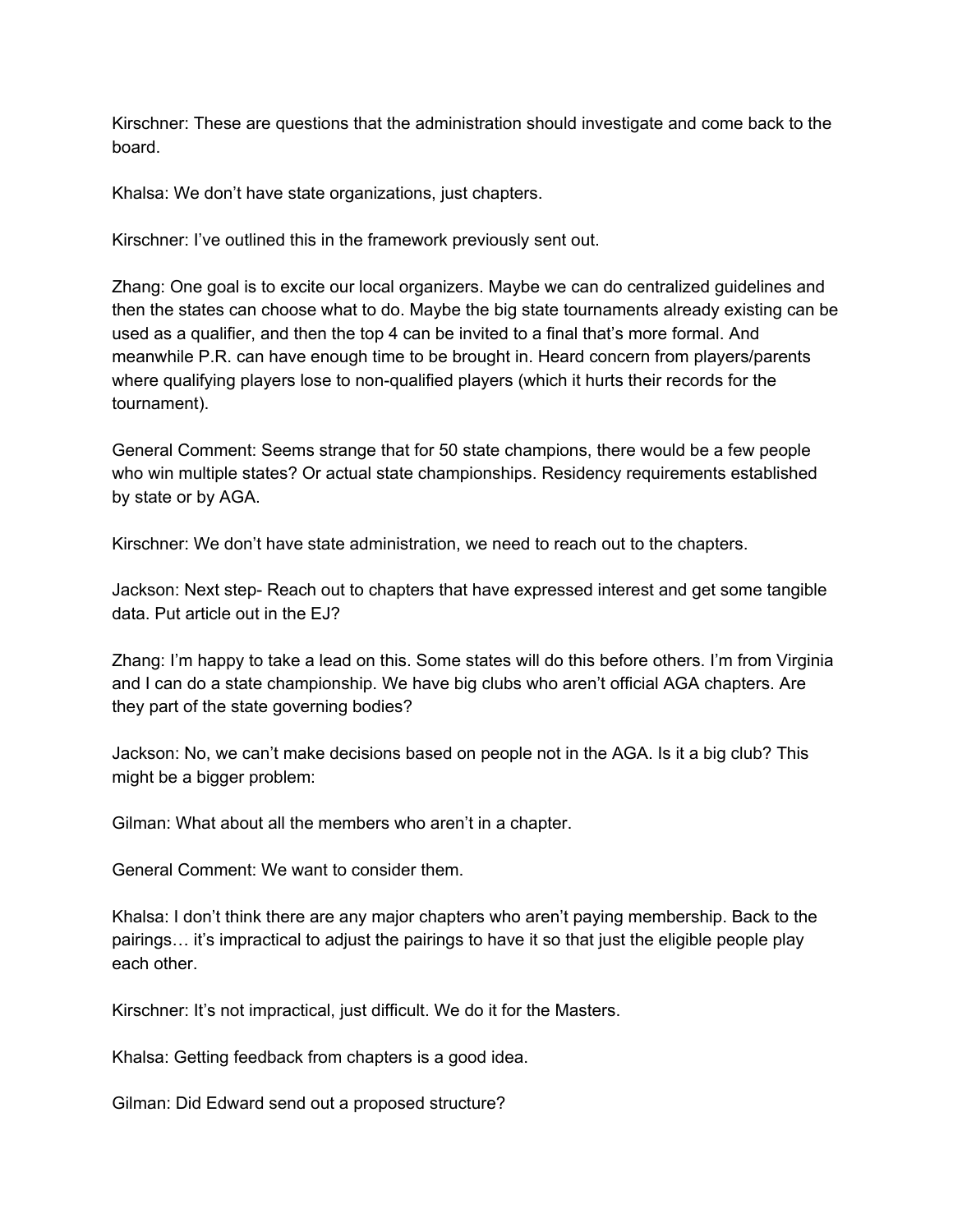Kirschner: Edward sent it out a few weeks ago, it was a copy of what I sent

Zhang: I don't think I did (resend the copy as attachment). More like providing feedback to Chris. I just added a few things. For example, Project/financial wise, how can AGA support? Another item was the venue. Some small clubs might host events in coffee shops, but for state championship tournaments, should it be nicer? But (nicer venues) will be more expensive financially. What budget is AGA willing to provide to get them started.

Kirschner: We need to get a by-law in there. We need to contact chapters by phone (or at least email.)

Khalsa: We need to make a decision about what constitutes a state authority.

Kirschner: What the board needs is to know how this is done in the past

Khalsa: Nihon Ki-in sponsored a teaching workshop in Tokyo. I attended and there was representation from US/Mexico. We learned a lot. There was good content and relationships at Nihon Ki-In were very friendly and supportive.

Zhang: Asked about whether INAF would be interested in potential teaching activities during State Championship and providing funding.

Khalsa: Something we'll talk about with Andy Okun next week, also need to talk to Thomas.

Gilman: Question for Andrew. Rated go w/ OGS.

Jackson: Did you check on the website? Did it show up?

Gilman: Not yet, not sure what happened

Jackson: I'm not sure why, I'll check in with Brian [Lee]. We've expanded our broadcasting to include Ryan Lee and Stephanie Lin. We have broadcasts coming up through Nov/Dec. This has been my top priority, so that's why I haven't gotten back to you.

Khalsa: Cherry Shen is looking to move on from being chair of tournament director, so we need to find someone to replace her. People need to start thinking about that. Particularly necessary for overseas representation. Also we need a treasurer.

Zhang: How much time per week/per month are we talking about?